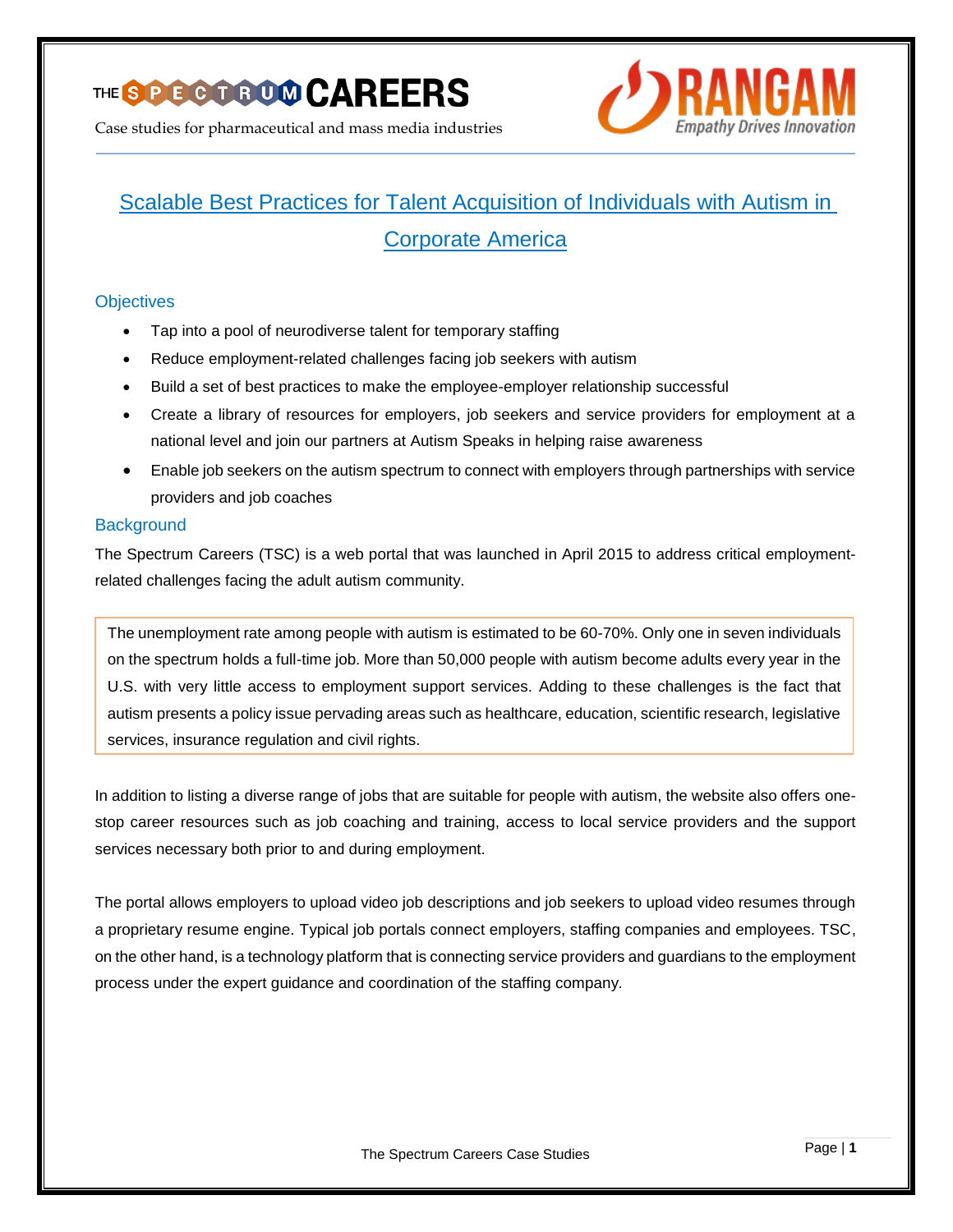# THE SOGGGGOOD CAREERS

Case studies for pharmaceutical and mass media industries

#### **Stakeholders**



Jointly developed by Rangam Consultants Inc. and Autism Speaks, The Spectrum Careers program is currently being used by several multinational corporations that want to tap into the vast potential of workers on the spectrum. Two major businesses in pharmaceutical and mass media industries, among many other forwardthinking companies, have recently launched diversity expansion initiatives for differently abled employees.

## Challenges and Solutions

When we first started the program our expectation was that we would have a lot of employers post jobs for potential candidates. Upon launch in 2015, we knew we couldn't be far from wrong as top corporations were committed and we had an ample supply of jobs.

However, what surprised us was the amount of difficulty we ran into finding candidates. This is where Rangam utilizing all of its available resources moved the program forward to delivering actual results. Our program lead Myla Williams contacted schools and communities in the areas we needed to seek out qualified candidates. Once she had some interested applicants, she worked closely with them and their parents to get resumes and even guided them through the video resume process. The loop was closed as she then connected the job seeker, their job coach and the employer from interview through on-boarding leading to an eventual date of hire.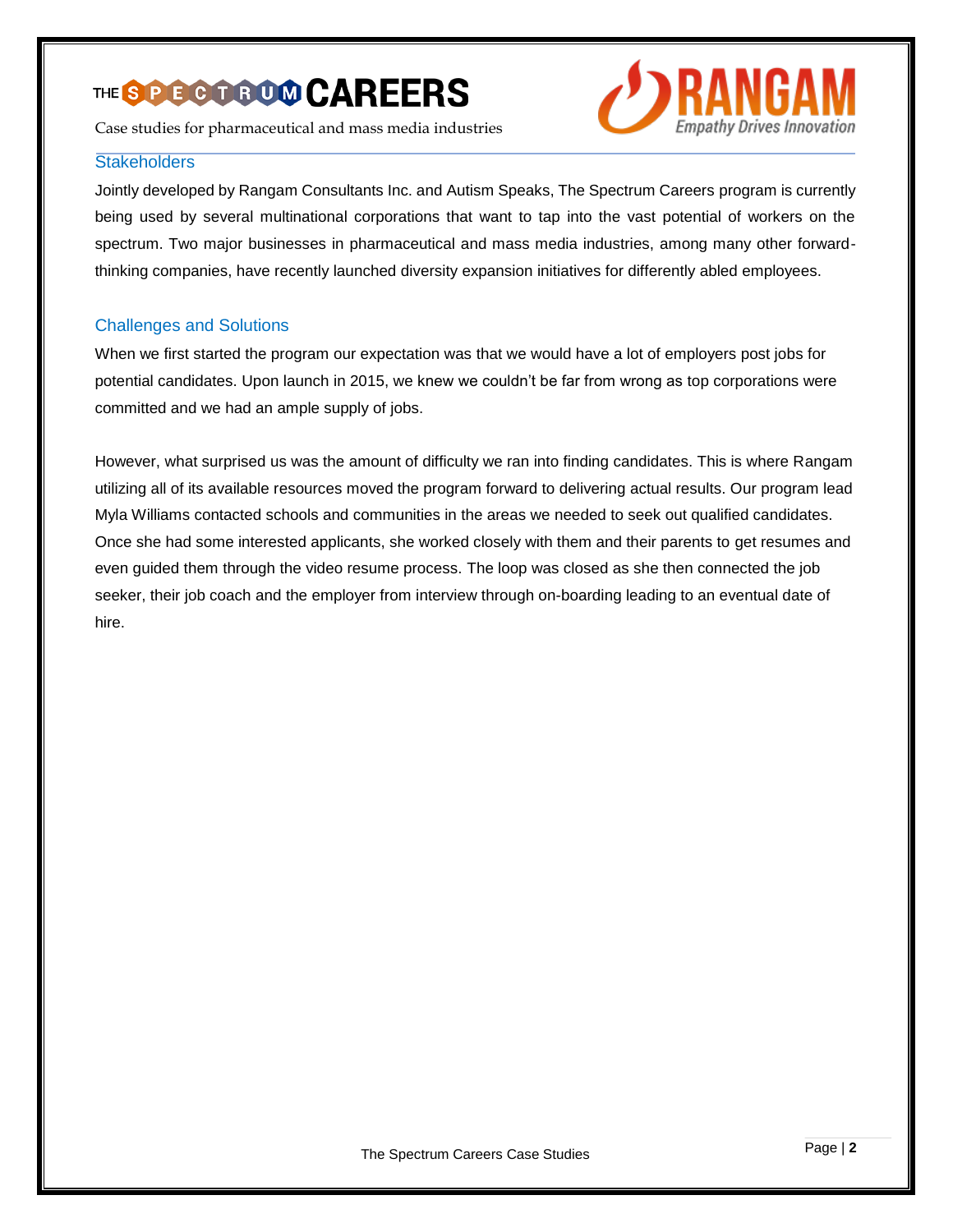# THE SPOCCOOOO CAREERS

Case studies for pharmaceutical and mass media industries



# **CASE STUDY #1**

Client Industry Pharmaceutical – New Jersey

## **Engagement**

The client read about The Spectrum Careers and reached out to our Human Resources group and Account Manager. They wanted to hire several employees for light manufacturing and warehousing projects. Our team went to meet the hiring manager and gather details about the positions. One nice coincidence and advantage of this case was that Rangam was already an approved vendor of this particular client and a part of their vendor management system (VMS).

#### **Results**

The requirement was shared with Eden Autism Services, one of our partners that has an adult services program for individuals on the autism spectrum.

Eden Autism Services provided job coaching and interview support. The client hired the two individuals presented and Rangam took over at that point. Given that we were already participating in their VMS, we were able to seamlessly provide on-boarding and payroll management support.

The client is pleased with the performance of the employees.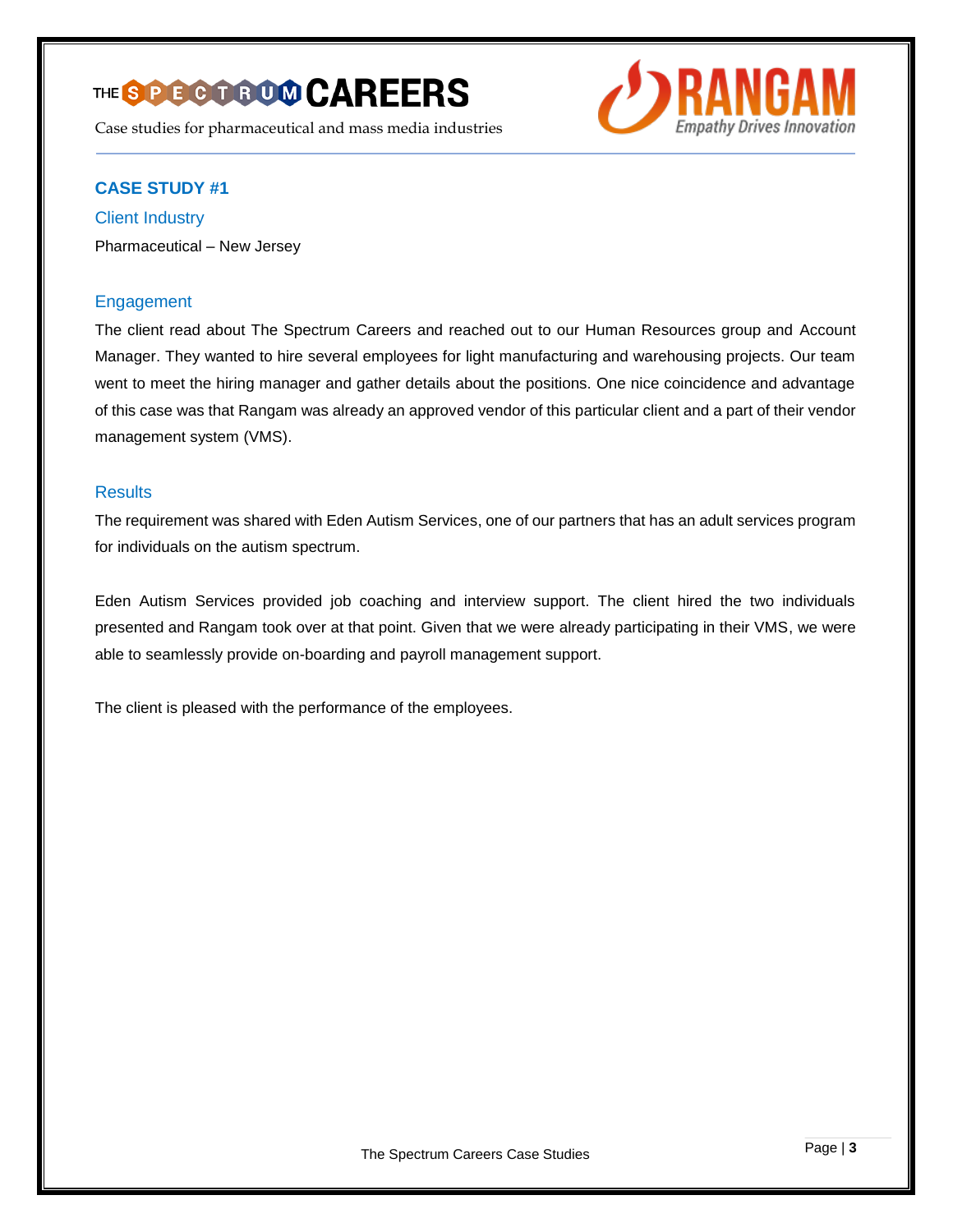# THE SPOCCOOOO CAREERS

Case studies for pharmaceutical and mass media industries



# **CASE STUDY #2**

Client Industry

National Television/Media/Cable Services Firm

## Engagement

The client found out about TheSpectrumCareers.com when our lead User Experience Designer was interviewed on National Public Radio and contacted Rangam directly to inquire about how to hire someone on the spectrum. Rangam met the hiring manager and went for an in-person tour of the facility to understand the specifics of their job requirements. During the visit we also gathered environmental information about the work space.

#### **Results**

Once the hiring manager was familiar with The Spectrum Careers they decided to engage Rangam to manage the entire process from candidate search through hiring and on-boarding. Interviews were set up to fill the position of one software tester. Rangam presented four candidates out of which three were found to have matching skills and experience. Eventually the manager decided to hire two candidates. Rangam conducted standard background checks and managed payroll-related matters.

The manager has been thrilled with the performance of the individuals in their first few weeks of employment. Rangam is handling payroll and simply bills the client.